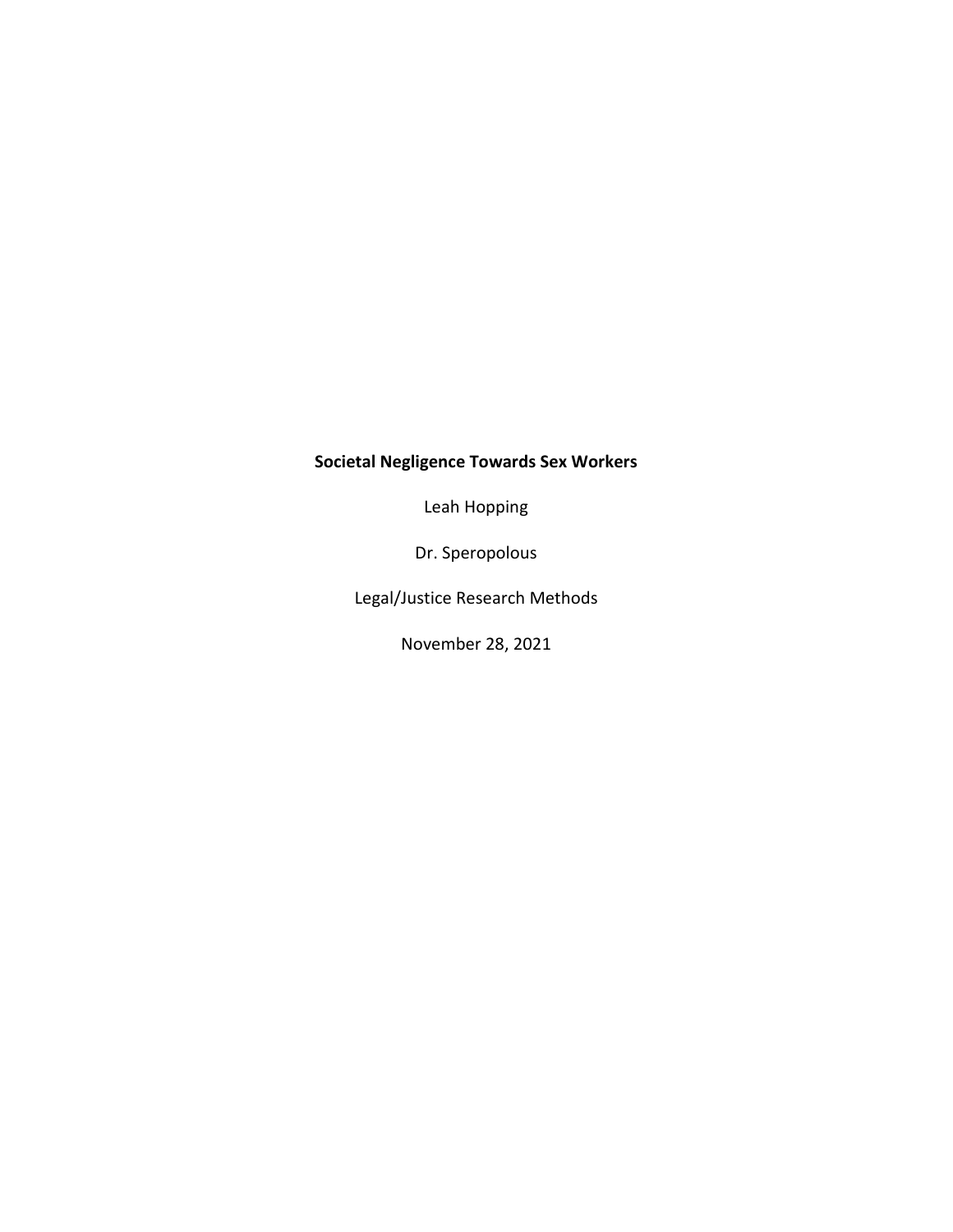In the United States, sex workers and the job of sex work is illegal and highly stigmatized. This paper will refer to the women and men who partake in the career path of sex work as "sex workers" - this is because of the stigma and hate that is tied to the word prostitute. This will not denounce the job that these women and men partake in, and the goal is to spread awareness instead of the hate and ignorance. The stigma towards sex workers has gone so far as to deliberately derail a serial killer investigation on many accounts (i.e. Peter Sutcliff and Robert "Willy" Pickton) and in some cases the police and media cannot look past the victims' occupations, and they refuse to investigate at all (West Mesa Bone Collector). More specific serial killers that targeted sex workers will be discussed later in this paper. Why has the United States never legalized sex work – despite the outstanding data showing drastic drops in violent crime rates? The purpose of this research paper is to spread awareness of the dangers sex workers face because of prostitution being illegal.

Sex workers are a part of the group of citizens called the "less dead." These are people who have high risk lifestyles, meaning that their life is risky, so they are less important than a normal person with a normal life. The less dead group includes drug addicts, homeless people, sex workers, foster children, homosexuals in the 70s and 80s, and all people who are less of a person because of their job or current situation. The police do not see them as important, and there is often a shroud of stigmatism towards them because of their life choices. This is why many serial killers, like Robert Hansen and Gary Ridgeway, targeted sex workers. The list of serial killers that targets sex work goes on and on. These killers target these women because they know that the police would not care and unfortunately, they were right.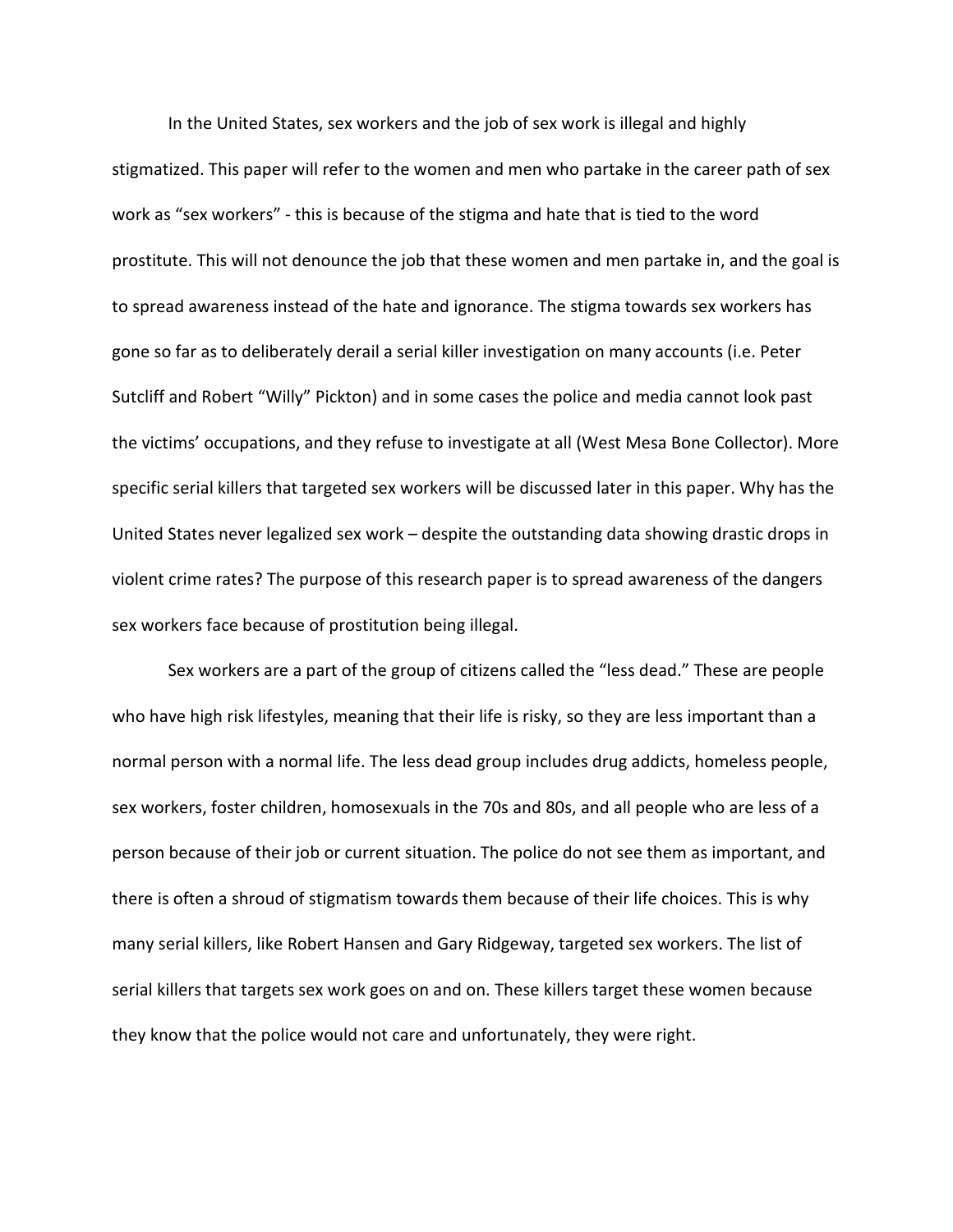In the United States, prostitution is illegal on the federal level and in every state and county aside from Nevada and Las Vegas. According to 18 U.S. Code § 2421A (A), "whoever… conspires or attempts to do so, with the intent to promote or facilitate the prostitution of another person shall be fined under this title, imprisoned for not more than 10 years, or both," (Cornell, 2018). This means that under federal law prostitution is illegal, along with solicitation. This is a key point as to why sex workers who are sexual assaulted do not go to the police (Koster, 2015). The fear of being incarcerated for their career overshadows the assault and abuse sustained. Over all, 37% of prostitution diversion program participants report being raped by a client and yet on top of that, some states do not allow sex work as a rape shield, (Koster, 2015). Meaning that they do not get immunity from prostitution charges if they were going to report the rape to the police.

Gary Ridgeway, a long-haul truck driver nicknamed the "Green River Killer" by news media said: "…[T]hey were easy to pick up without being noticed. I knew they would not be reported missing right away and might never be reported missing. I picked prostitutes because I thought I could kill as many of them as I wanted without getting caught," (Lee & Reid, 2018). Gary Ridgeway confessed to killing over 80 women, most of whom were sex workers. The police that worked on his case said that "…[T]he murder of a prostitute can be very challenging for law enforcement investigators to solve. The covert nature of the sexual activities, coupled with the number of interactions with strangers makes identification of any customers who may be critical witnesses extremely difficult." (Lee & Reid, 2018). A woman is not considered vulnerable just because the move around a lot or see a lot of customers. The real issue is the reluctancy to report attacks or violence because their job is illegal in the first place. Sex workers have a 45%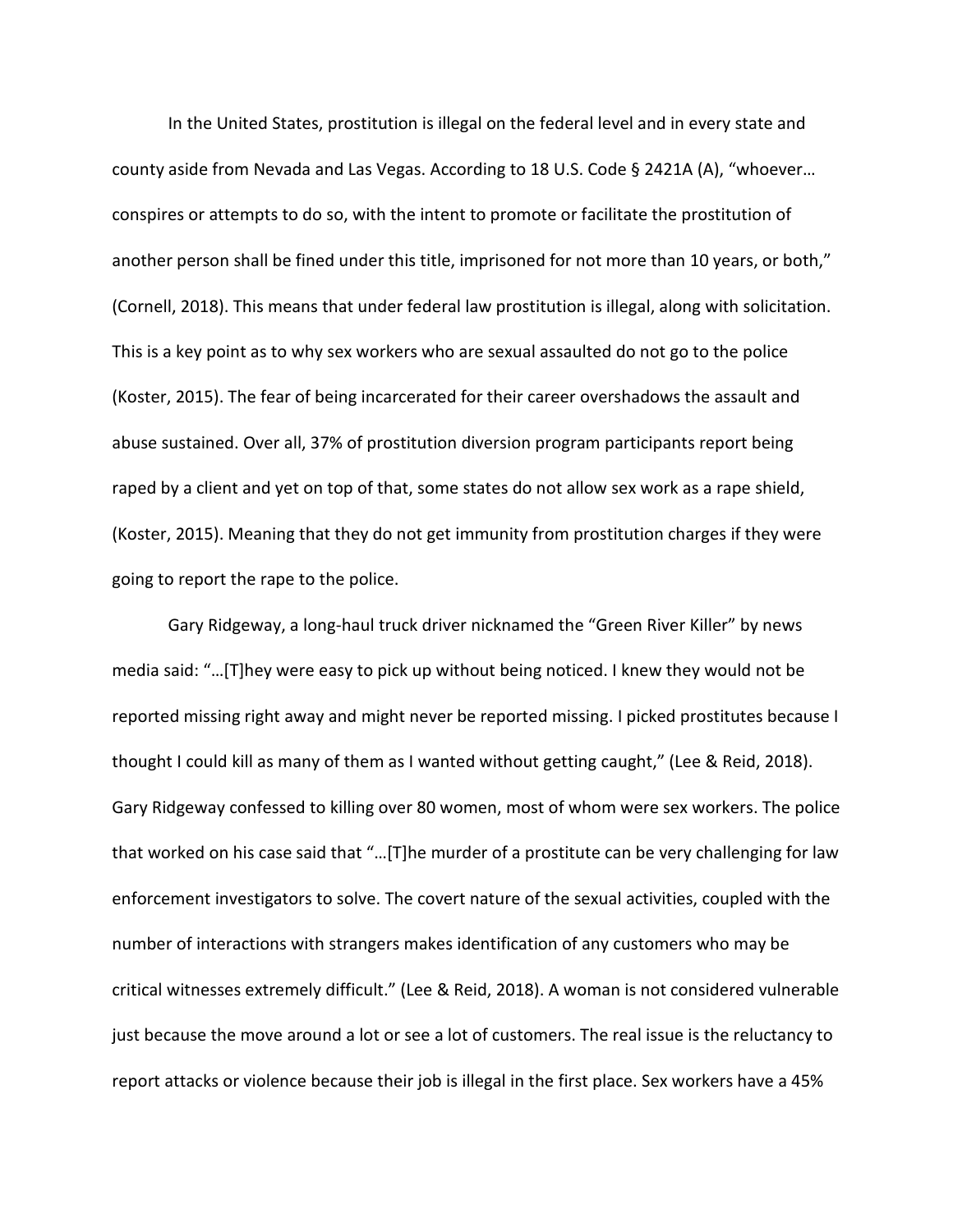to 75% chance of experiencing sexual violence on the job," (Sex Workers Project, Nd). This often goes unreported because they are afraid of getting in trouble for solicitation and prostitution if they were to go to the police to report the violence.

Sex work is legal in most European countries to some degree. The country that has the most laws in effect to protect sex workers is the Netherlands. Bass (2017), a known author and journalist specializing in sex work, was nominated for a Pulitzer Prize for her work in public service. Bass (2017) said that when major cities in the Netherlands opened Tippelzones, or areas where sex work was legal, reports of rape and sexual assault dropped by as much as 40% (Bass, 2017). She included a fact that, "95 percent of the interviewed prostitutes report feeling safer within the Tippelzone," (Bass, 2017). This is a significant step for protecting a dangerous job. Comparated to the United States where prostitution is illegal, between 2000-2009 69% of serial murder cases targeted sex workers, (Quinet, 2011).

A relatively recent criminal case involving the victimization of sex workers that happened in 2009 was the West Mesa Bone Collector case. This case is extremely underreported and thus, many people have not heard about it. In summary, a woman and her dog found the remains of a human body in the desert outside of Albuquerque, New Mexico (Margaritoff, Marco). When police started to dig, they found the remains of 11 women, one of which was pregnant (Lee & Reid, 2018). The pattern of these bodies was that these victims were: 1. they were all women of color; and 2. they all had prior prostitution charges (Lee & Reid, 2018). They were often seen along a section of Route 66 that was known for men looking for a working girl and lots of drugs (Lee & Reid, 2018). The police then decided to close the case as a "work hazard." Eleven women's bodies were found and University of New Mexico professor Dirk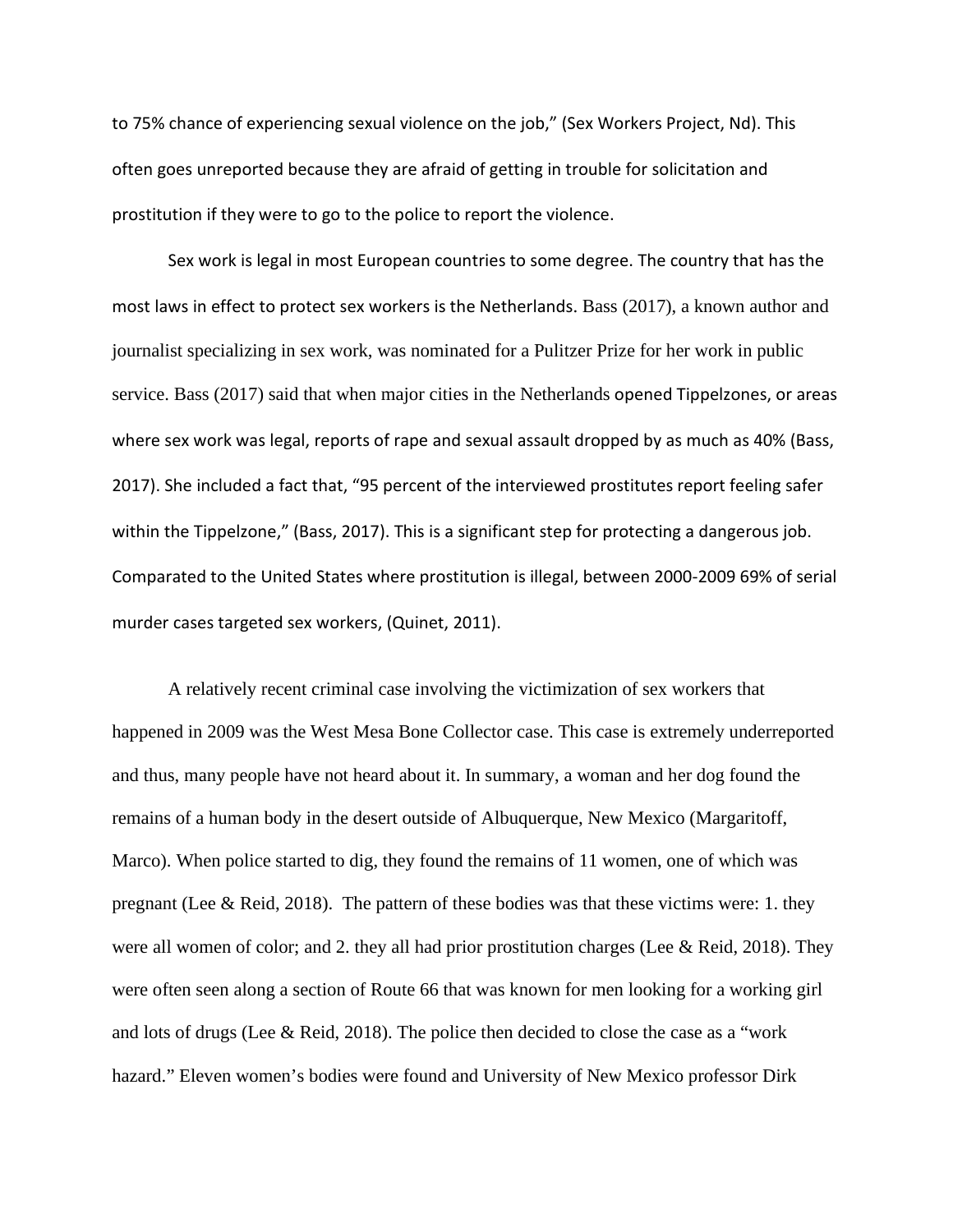Gibson, who has written two books on serial killers, said "there has been little pressure on the police to investigate," (Lee & Reid, 2018). Only six of these women were reported missing before they were found outside of Albuquerque. This is another reason why it is so hard for police to help, the high risk lifestyle means constantly moving around. A lot of the time these women do not have family support or people looking for them. In this case, the city and family of these 11 women have billboards posted along highways in New Mexico saying "Who murdered us?" and all of the names of the victims below, and "They were our mothers, daughters, sisters, friends," and the names of the victims written on cross shaped headstones (Lee & Reid, 2018).. These women had people looking for them and they were reported missing. The families are desperate for answers on who killed these women and all the police had to say was, "Police budgets are stretched thin. There's so little money, and there are so many crimes. Investigating a 10-year-old crime where the police think that the victim had it coming — there's just no incentive for that," (Margaritoff, 2021).

Another killer that targeted sex workers was Robert "Willy" Pickton. He was from a town right outside of Vancouver and he would spend his nights touring around the Lower East Side of the city looking for working girls. He was a missionary killer. His mindset was that he had last his whole life without drugs, so he would find a working girl who was trading her body for her drug of choice, and he would try to get them to break their habit (Lee & Reid, 2018). He would bring them back home to his pig farm and when the woman finally asked for her drugs/payment for her service, he would kill them and feed their bodies to his pigs. He had brought a woman home one night and he attacked her, his claim was that she was reaching for his wallet (Lee & Reid, 2018). She got away, but not without multiple stab wounds and partially disemboweled. Pickton ended up with his own stab wounds and both were treated at the same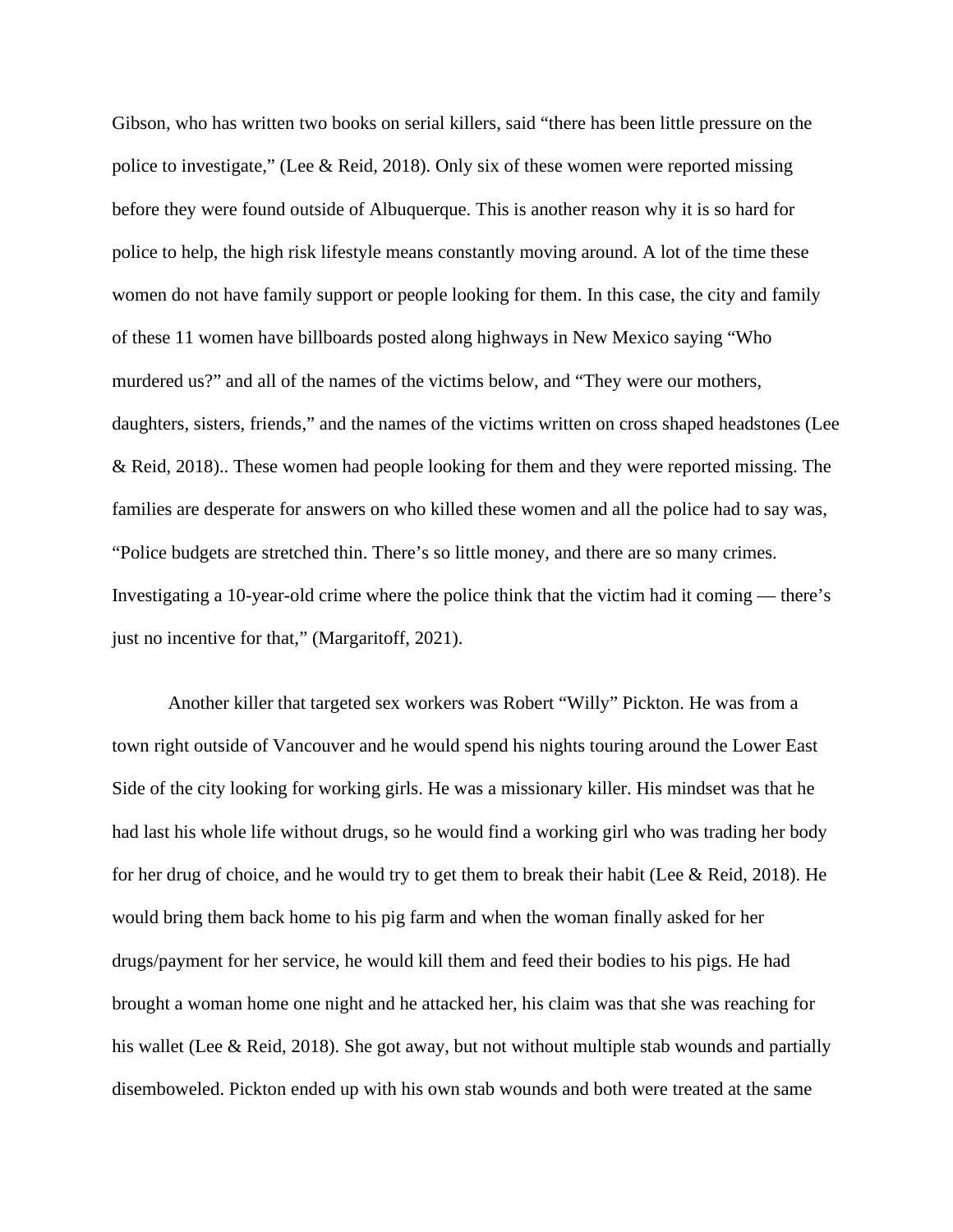hospital that night. The woman said that Pickton did this to her, Pickton claimed it was in selfdefense (Lee & Reid, 2018). The Vancouver police department decided to close the case as selfdefense once they found out the woman was a sex worker with a long history of drug abuse. (Lee & Reid, 2018) Pickton went on to kill over 20 women after this incident with the police. If the police had intervened even a little, maybe it could have saved the lives of over 20 women and save their families the trauma.

The stigma towards sex workers has always been a known issue. They are considered second class citizens who have less rights and are less deserving of justice. Society, not just police, have a view on these people that can only be described as disgust. Peter Sutcliff, or the Yorkshire Ripper, killer 13 women (Janos, 2021). Many of these women were sex workers and he deliberately targeted them because he found them repulsive. He was known to have said that his greatest mistake was killing the 15-year-old girl because she was not a prostitute (Havers, 1981). Sutcliff's prosecuting attorney is stated as saying, while some of the victims were prostitutes "perhaps the saddest part of this case is that some were not. The last six attacks were on totally respectable women," (Havers, 1981). Prosecutor Sir Michael Havers during Sutcliffe's murder trial, May 1981. This is a case from Yorkshire England, and they have the same view as the United States. The feeling of disgust and lack on empathy towards sex workers is international.

The only way to break the stigma and fight against the bias is to decriminalize sex work. These men and women who are in danger every day are just trying to make money and do their jobs but society and laws are preventing them from doing it safely. Other countries who have legalized sex work and where sex workers are protected, like New Zealand, "say 70% of sex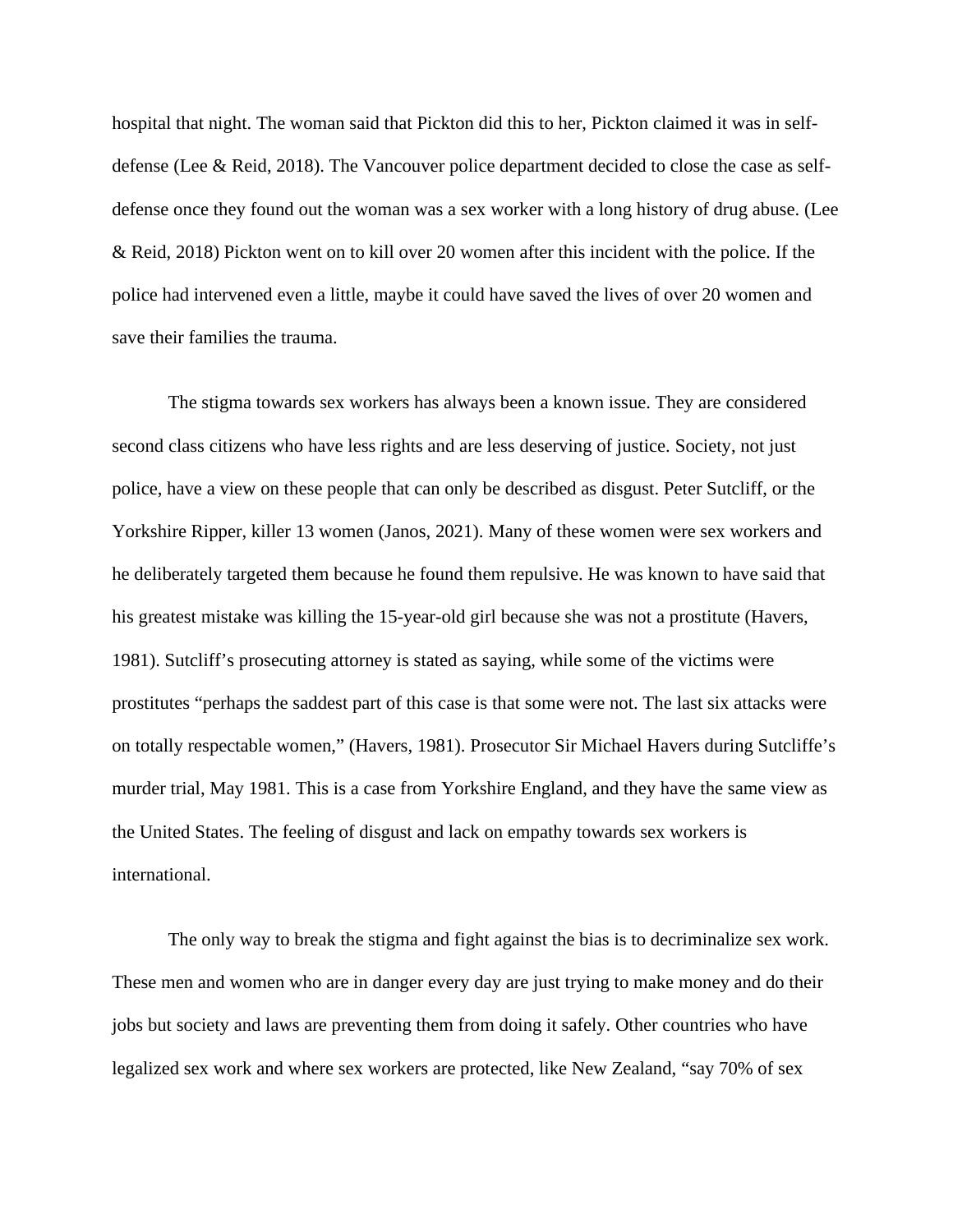workers and social service providers in New Zealand say that sex workers were more likely to go to the police after sex work had been decriminalized" (Koster, 2015). Legalization would mean proper care for the workers, safer environments that are monitored, a list of the clients with background checks, STD and STI tests for the workers, and overall safer and cleaner environments for everyone. This is proven from other countries that when decriminalization happens, crime drops. "Criminalization of clients can result in displacement of street-based sex workers to more dangerous areas, make it more difficult for sex workers to access outreach services, result in sex workers working in isolation to avoid detection, and result in sex workers "rushing" conversations with clients to evade arrest, ultimately jeopardizing safety," (Koster, 2015). By criminalizing sex work and solicitation, it forces clients and workers to sneak around, go to shady areas and agree to things without proper thinking. By decriminalizing sex work, it would allow these workers to have their own business that is run properly, a system to monitor the clients who come and go, and proper protection and security for everyone involved. It would drastically decrease violence, as demonstrated by countries in which it has already been decriminalized

Breaking the stigma comes with decriminalization. Sex work advocates, Amnesty International, and the World Health Organization have long argued that violence against sex workers is linked to the criminalization of sex work (Lee & Reid, 2018). By making this career illegal, it forces an already extremely vulnerable group of people farther into the shadows of society. It puts these people in a position that increases their chances of being assaulted by a staggering amount. Former President Donald Trump recently signed into law the Fight Online Sex Trafficking Act and Stop Enabling Sex Traffickers Act (FOSTA-SESTA), which holds social media platforms liable for content that "…promote[s] or facilitate[s] the prostitution of another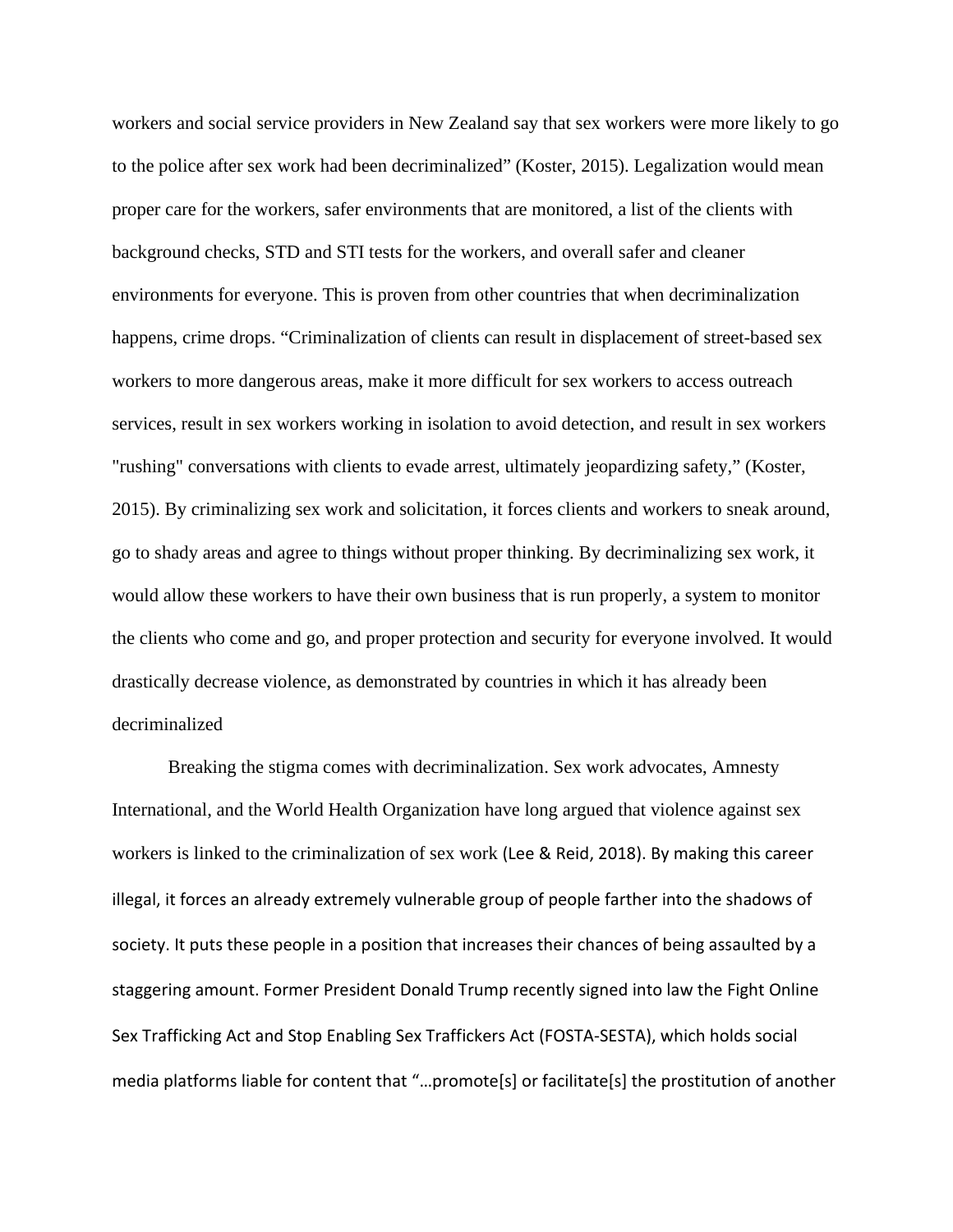person," (Lee & Reid, 2018). This is very disheartening for the sex worker community because it does not differentiate between a consensual profession and forced trafficking. This is the most recent law in the United States regarding sex work.

As shown in these examples, there are many things that the United States could do to benefit the lives of these people. Just by decriminalizing it, it could drop the boundary that creates stigma because it is an illegal act. These people who are just trying to do their job would no longer be forced to keep their mouths shut about assault because they are afraid of jeopardizing their freedom. Police would be there to protect and serve, instead of treating them like criminals. Other countries have demonstrated that mindsets can change, and it completely rewrites what people can think about sex work. The topic that sex work is taboo has created a misogynistic society that believes that they are deserving of what happens to them. They got themselves into this situation because of the job. The first step of decriminalization would show the country that these are women and men who are just doing their jobs. They are just as deserving of love, respect, and justice as everyone else in this country. These people are not "less dead" because of a profession, they are mothers, daughters, aunts, friends, and they deserve to be treated as such.